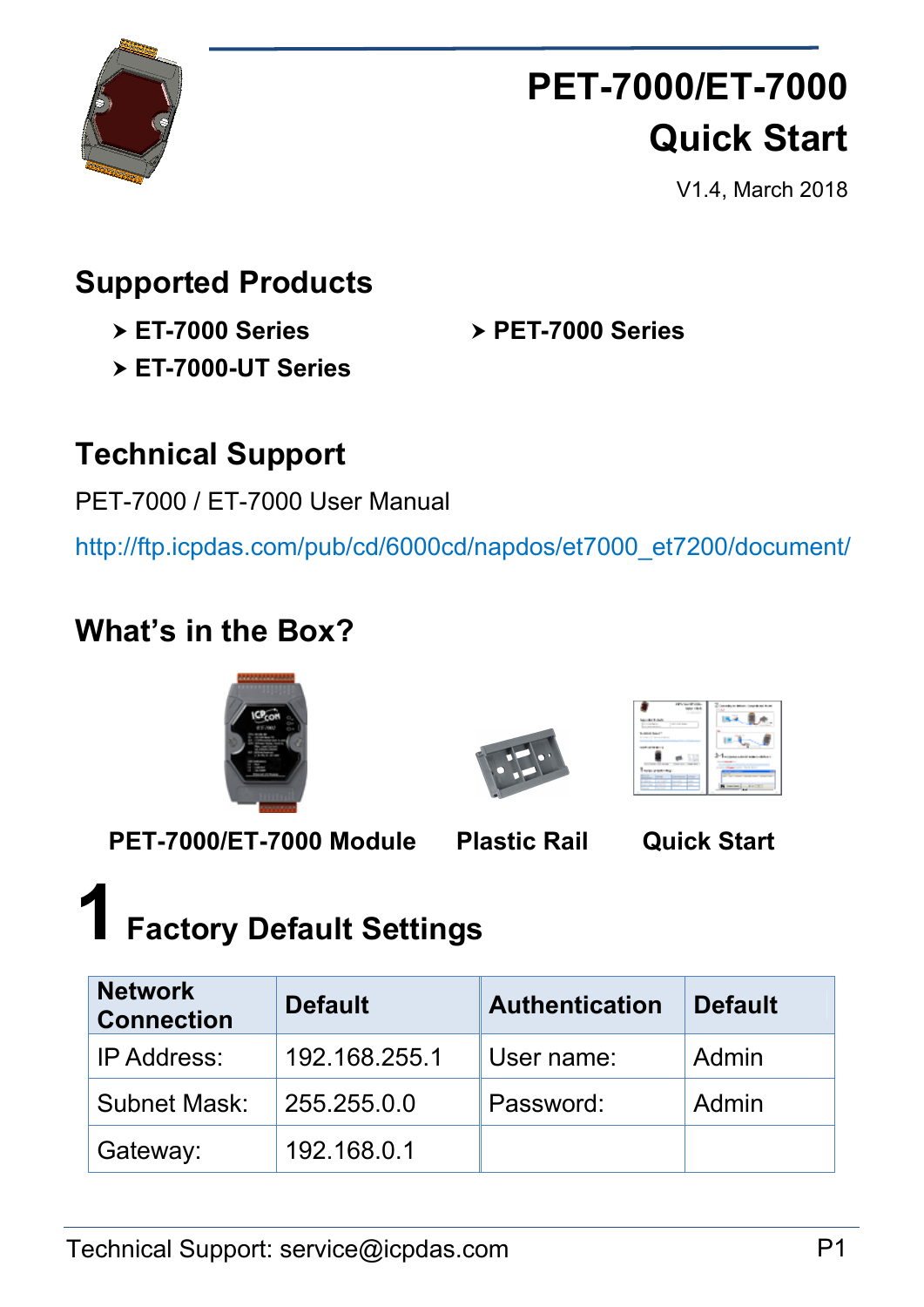# **2 Connecting to Network, Computer and Power**





#### **PoE**



# **3-1 Assigning a Valid IP Address - Method 1**

#### **1) Install eSearch** from

http://ftp.icpdas.com/pub/cd/6000cd/napdos/software/esearch/

**2) Launch eSearch and click "Search Server"** 

|                |                   | Essearch Utility [v1.1.12, Dec.02, 2015] |                      |                        |                    |             |
|----------------|-------------------|------------------------------------------|----------------------|------------------------|--------------------|-------------|
|                | File Server Tools |                                          |                      |                        |                    |             |
| Name           | <b>Alias</b>      | <b>IP Address</b>                        | Sub-net Mask Gateway |                        | <b>MAC Address</b> | <b>DHCP</b> |
|                |                   |                                          |                      |                        |                    |             |
|                |                   |                                          |                      |                        |                    |             |
| $\overline{ }$ |                   |                                          | ШI                   |                        |                    |             |
| ۰, ۱۳          |                   | Search Server                            | e<br>tion (UDP)      | <br><b>Web</b><br>Exit |                    |             |
|                |                   |                                          |                      |                        |                    |             |
|                |                   |                                          |                      |                        |                    |             |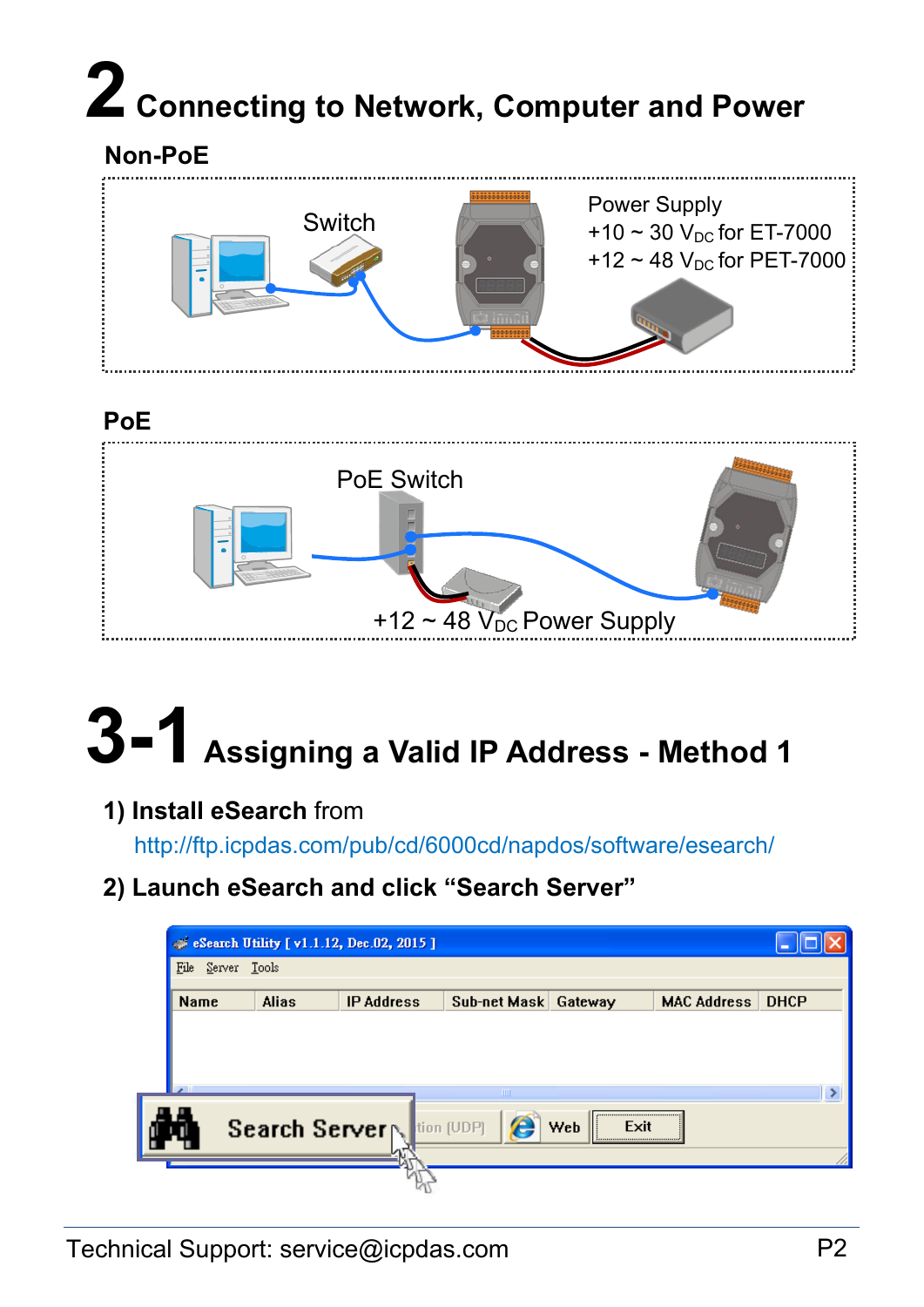#### **3) Double-click the name for your module on the list**

| Search Utility [ v1.1.12, Dec.02, 2015 ] |                      |                           |              |             |       |
|------------------------------------------|----------------------|---------------------------|--------------|-------------|-------|
| File<br>Server Tools                     |                      |                           |              |             |       |
| <b>Name</b>                              | Alias                | <b>IP Address</b>         | Sub-net Mask | Gateway     | MAC A |
| ET-7042/PET-7042                         | $\sim$<br><b>N/A</b> | 192.168.255.1 255.255.0.0 |              | 192.168.0.1 | 00:0  |
|                                          |                      |                           |              |             |       |

#### **4) Enter the network configuration and click "OK"**

| Configure Server (UDP)                                                                                            |                              |                             |  |  |  |  |
|-------------------------------------------------------------------------------------------------------------------|------------------------------|-----------------------------|--|--|--|--|
| Server Name:<br>ET-7042/PET-7042                                                                                  |                              |                             |  |  |  |  |
| $ 0:$ OFF<br>DHCP:                                                                                                | Sub-net Mask:<br>255.255.0.0 | Alias:                      |  |  |  |  |
| <b>IP Address :</b><br>192.168.255.1                                                                              | 192.168.0.1<br>Gateway:      | [00:0d:e0:64:13:7b]<br>MAC: |  |  |  |  |
| Warning!!<br>Cancel<br>0K<br>Contact your Network Administrator to get correct configuration before any changing! |                              |                             |  |  |  |  |

#### **5) Repeat Step 2. to search the module again**

To make sure your modifications take effect.

# **3-2 Assigning a Valid IP Address - Method 2**

#### **1) Set the IP configuration on your computer**

The ET-7000 module comes with the default IP address of 192.168.255.1, you must chose an IP address for the computer in the range of 192.168.255.2 – 192.168.255.253 that is not in use.

**2) Launch your web browser to go to the ET-7000 web interface**  Enter the factory default IP address **192.168.255.1** for the

ET-7000 as the URL in browser and press Enter.